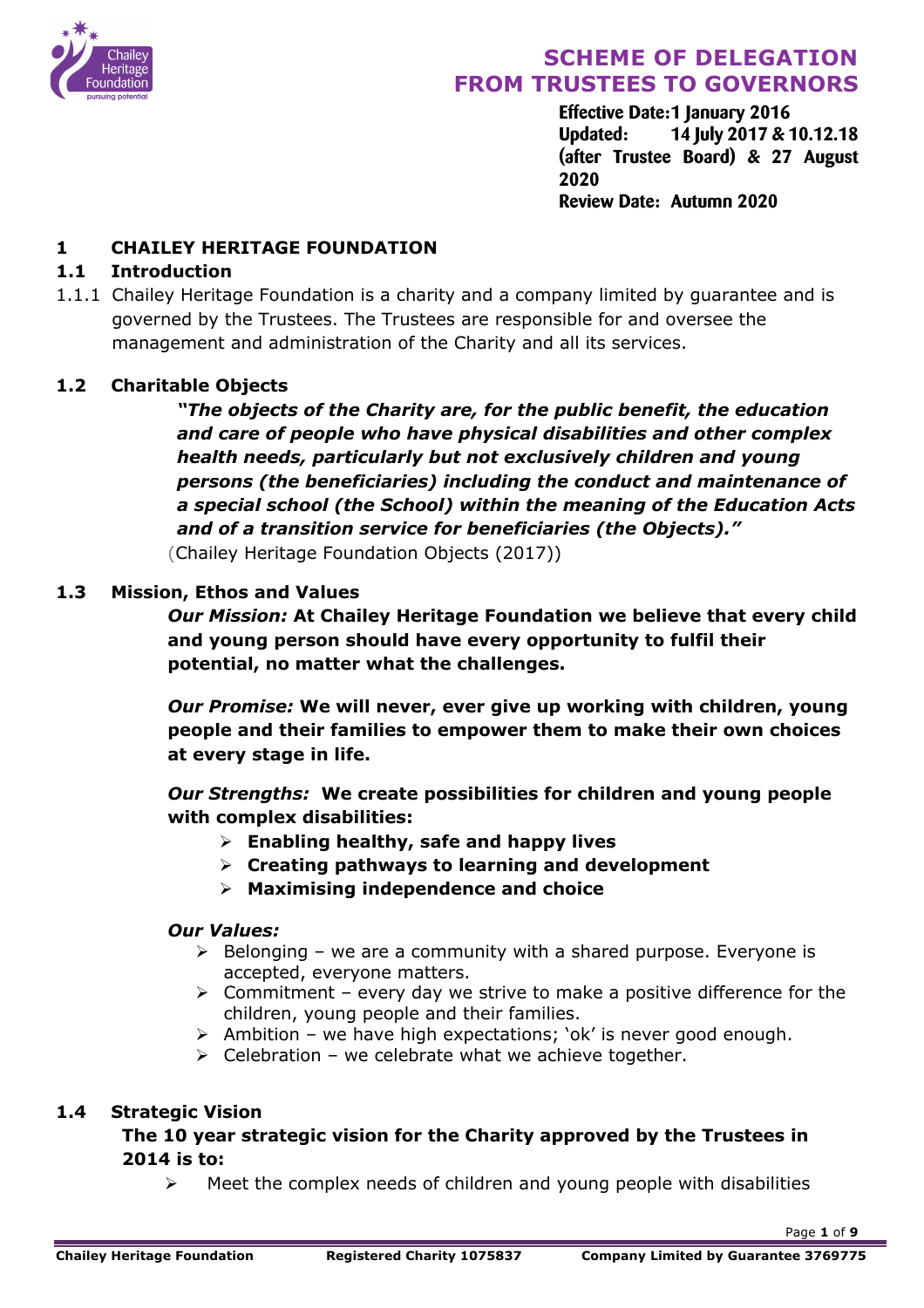

- $\triangleright$  Engender trust amongst parents and stakeholders so we are the first choice
- $\triangleright$  Be financially autonomous
- $\triangleright$  Have the capacity to develop
- $\triangleright$  Be recognised nationally and internationally as an innovator and renowned for our expertise and knowledge

### **2 TRUSTEES**

#### **2.1 Overview**

- 2.1.1 The Trustees have ultimate responsibility and decision-making authority for all the work of Chailey Heritage Foundation.
- 2.1.2 The Trustees retain overall responsibility for the Foundation and specifically retain decision-making powers and management of:
	- a. The Objects of the Charity, its mission, ethos and values and the range and nature of its services;
	- b. The strategic direction of the Charity, the three year strategic plan and the consideration and response to strategic issues;
	- c. The Charity's finances including the annual budget setting, the management of reserves and assets of the Charity and the Trustees' budget;
	- d. Maintaining and overseeing the management of the assets of the Charity;
	- e. The Foundation's estate and capital projects;
	- f. Fundraising including legacy income and capital appeals;
	- g. The introduction of any new services or the cessation of a service;
	- h. Meeting the regulatory requirements required of a charity and company limited by guarantee.
- 2.1.3 The Trustees exercise their responsibilities largely through strategic planning, the management and monitoring of budgets, setting policy and the approval of all new business proposals.
- 2.1.4 The Trustees shall decide what constitutes a strategic issue.
- 2.1.5 The Trustees have the power to direct change where required.
- 2.1.6 The Trustees are responsible for approving the Articles of Government that set out the arrangements for the governance of Chailey Heritage School and all other Foundation services and for ensuring that the Articles of Government are reviewed from time to time and are compliant with any relevant legislation or regulation in place at that time. The Trustees are responsible for the appointment of the Chair of Governors, who must be a Trustee, and the appointment of "appointed governors".

Page **2** of **9**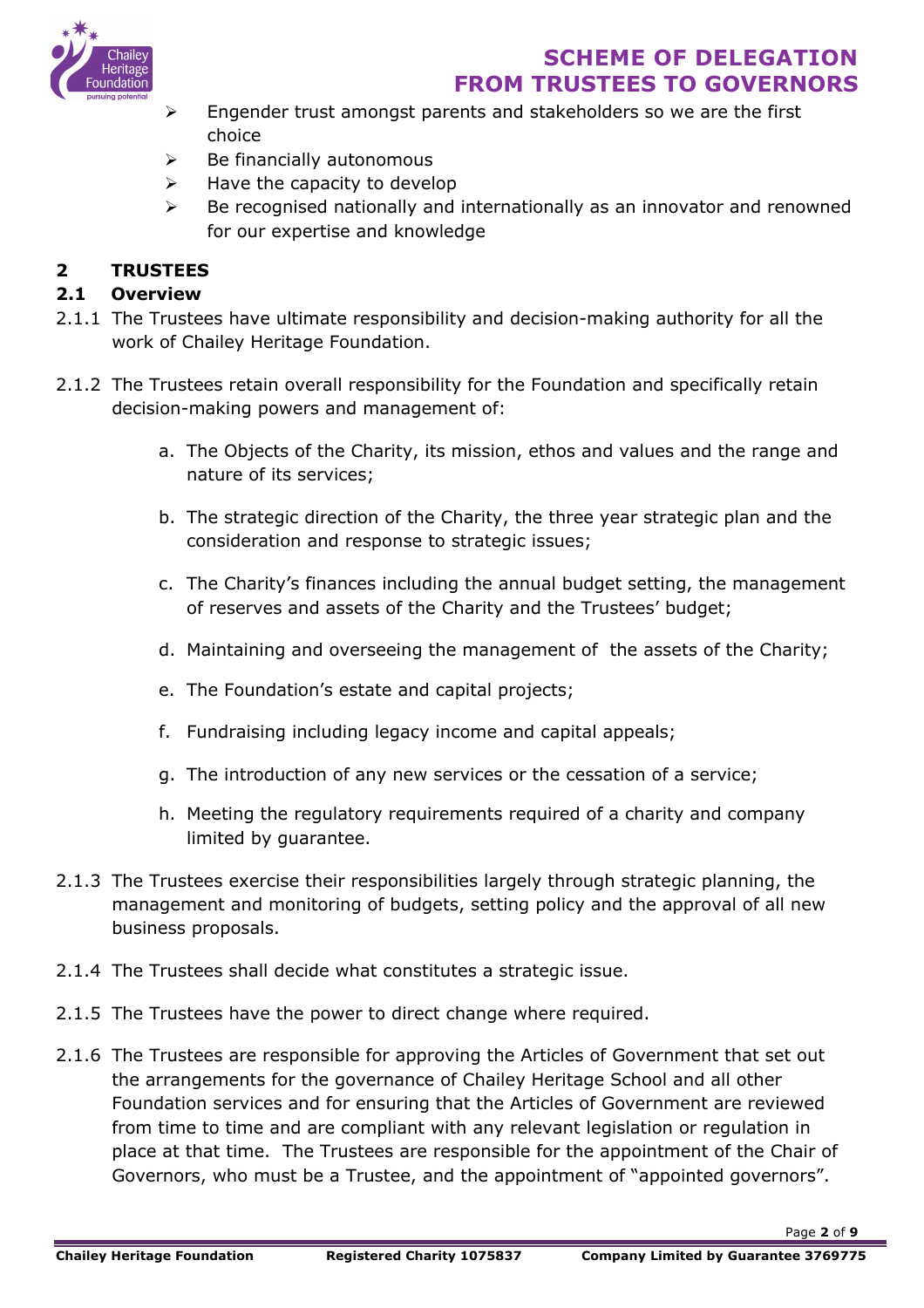

- 2.1.7 Responsibility for the operation of the Foundation's services is delegated to the Governors and to the Chief Executive and specified executive officers.
- 2.1.8 The Chief Executive is responsible to the Trustees.
- 2.1.9 The Chief Executive shall advise the Governors of relevant national, regional and local developments and shall be accountable to the Governors for the effectiveness of the senior executive team.

### **2.2 Governing Document**

2.2.1 The Articles of Association set out the Trustees' duties, powers and responsibilities as well as the composition of the Trustee Board.

### **3 GOVERNING BOARD**

### **3.1 Overview**

- 3.1.1 The Governing Board consists of appointed, elected and nominated governors and its composition is determined by the Articles of Government, approved by the Trustees.
- 3.1.2 The Articles of Government require the Governing Board to secure compliance with any legislative or regulatory requirements applicable to the services for which it is responsible, including any regulations concerning the governance and management of Non-Maintained Special Schools.

### **4 DELEGATED POWERS**

#### **4.1 Overview**

- 4.1.1 The Trustees shall retain overall responsibility for the Foundation and specifically retain the decision-making powers and management set out in 2.1.2 and shall delegate remaining duties and powers to the Governing Board and may delegate any remaining duties and powers to the Governing Board.
- 4.1.2 The Trustees shall take the views of the Governing Board into account through joint strategy meetings held at least every year, and through reports from the Chair of the Governing Board and from Trustees who are also Governors. Joint Strategy Meetings may be convened by the Chair of the Trustees more frequently as required or following a request from the Chair of the Governing Board.
- 4.1.3 The Governing Board may make recommendations and representations to the Trustees.

### **4.2 General Provisions**

- 4.2.1 Subject to the general provisions of the Companies Act 2006, the Articles of Association, paragraph 4.1.1 above and to any directions given by the Trustees, oversight of the management of the business of the Foundation shall be delegated to the Governing Board who shall exercise the powers of the Foundation, in so far as they relate to the day-to-day operation of the Foundation's Education, Social Care Services and support services, in accordance with the terms of this Scheme of Delegation.
- 4.2.2 Except as provided for in this Scheme of Delegation, in addition to the powers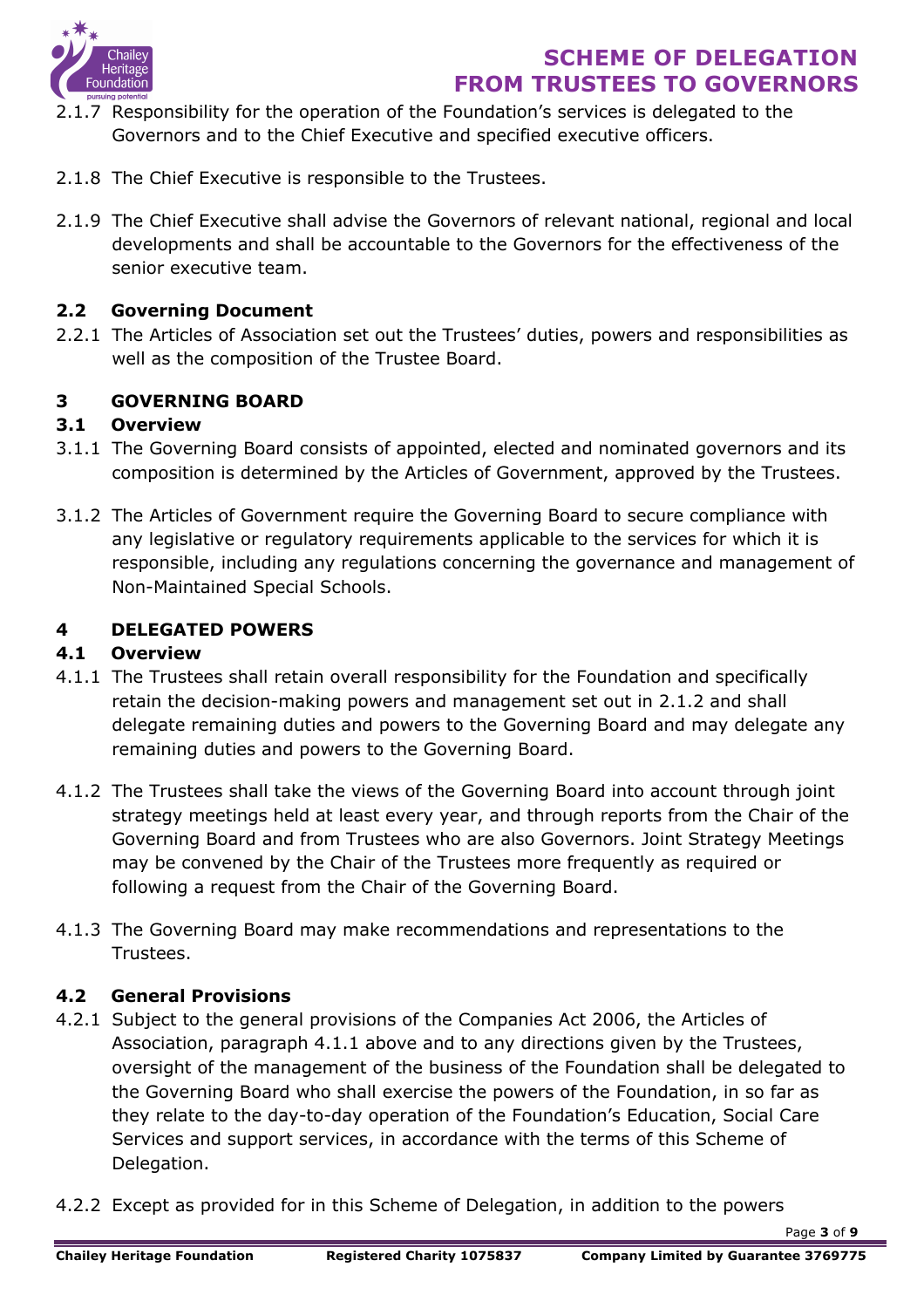

expressly conferred on the Governing Board and without detracting from the generality of powers delegated, the Governing Board shall have the following powers:

- a. To expend certain funds of the Foundation as permitted in 4.5 in such a manner as the Governing Board consider to be beneficial for the achievement of the Charity's Objects;
- b. To enter into contracts for individuals and for services on behalf of the Foundation.
- 4.2.3 In exercising its powers, the Governing Board shall act on any requirements of the Trustees communicated at any time to the Chair of Governors or his/her designated deputy in writing.
- 4.2.4 In the exercise of its powers, the Governing Board shall consider any advice given by:
	- a. The Chief Executive, Headteacher, Director of Social Care, Finance Director, Human Resources Director or any other designated senior manager;
	- b. the Trustees.
- 4.2.5 Any bank account in which any money of the Foundation is deposited, shall be operated, according to the policies and procedures agreed by both the Governing Board and Trustees. Such policies and procedures are to be kept under regular review.

### **4.3 Mission, Ethos and Values**

- 4.3.1 At all times, the Trustees and Directors of the Foundation and the Governing Board shall ensure that the Foundation's services are conducted in accordance with the Objects of the Foundation.
- 4.3.2 The Governing Board is responsible for ensuring that services are conducted in accordance with the mission, ethos and values determined by the Trustees as set out in 1.3.

## **4.4 Strategic Direction and Improvement**

- 4.4.1 The Governing Board is responsible for ensuring that services are conducted in accordance with the mission and strategic direction of the Foundation, determined by the Trustees.
- 4.4.2 The Governing Board is responsible for ensuring that services operate within the scope determined for a particular service by the Trustees. This includes the age range as well as the nature and degree of disability of the individuals who use a particular service. Any change proposed by the Governing Board must be approved by the Trustees.

### **4.5 Finance**

4.5.1 The Trustees are responsible for all funds that are donated to the Foundation. The Trustees' Fundraising Committee may allocate monies to a particular project identified by the Governing Board and/or senior managers. However, all capital appeals and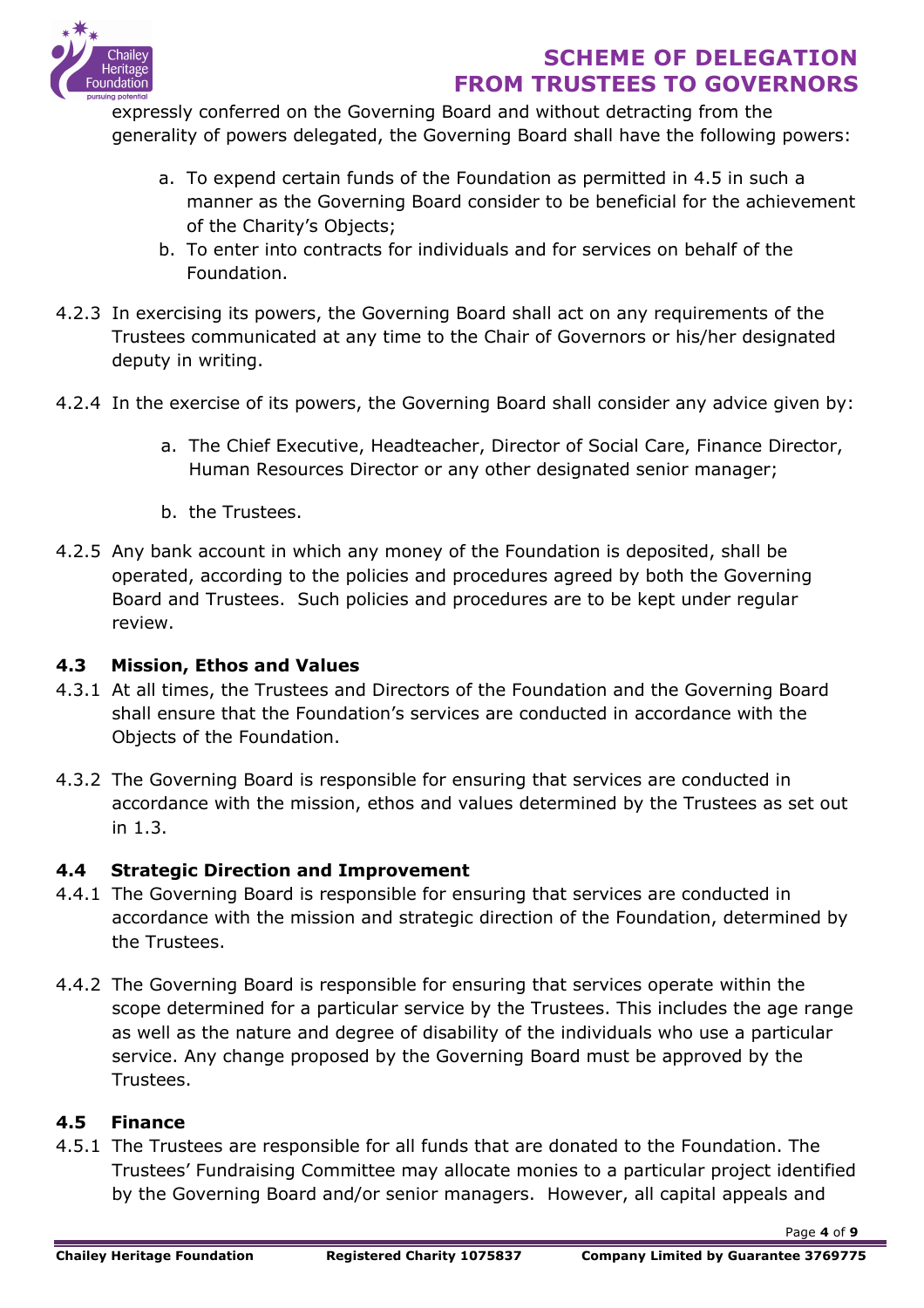

the subsequent construction shall be managed through the Trustees with representation from Governors and managers.

- 4.5.2 The Trustees delegate responsibility for the management and expenditure of funds generated from the services operated by the Foundation to the Governing Board to manage and expend all monies received on account of the Foundation's services for the purposes of delivering those services in a cost effective and efficient way, securing value for money.
- 4.5.3 The Trustees shall approve an annual operational budget and delegate the management and expenditure of funds to the Governing Board.
- 4.5.4 The Governing Board shall operate within this delegated budget. The Trustees may have the right to amend this budget during the year in case of emergency.
- 4.5.5 The Governing Board shall inform the Trustees' Finance Committee of any need for significant unplanned expenditure, shortfalls in budgeted income and material bad debts and shall, in consultation with the Chief Executive, Director of Finance and relevant manager(s) make recommendation to the Trustees' Finance Committee on options for managing such situations. It shall be the responsibility of the Trustees, through the Trustees' Finance Committee, to determine the actions required to in these circumstances.
- 4.5.6 The Governing Board shall adopt financial prudence in managing the financial affairs of the Foundation, taking into account the level of risk and likely return on investment and the resources available to the Foundation.
- 4.5.7 The Governing Board shall ensure that proper procedures are in place for the safeguarding of funds.
- 4.5.8 The Chair of the Trustees' Finance Committee or his/her nominee has the right to attend any meetings of the Governing Board where the finances of the Foundation are discussed and to advise the Governing Board on behalf of the Trustees.
- 4.5.9 The Governing Board or senior managers, to whom the Board delegates responsibility, shall have the power to enter into contracts in the course of ordinary business on behalf of the Foundation.
- 4.5.10The Governing Board's Finance Committee shall set the financial limits for the authorisation of expenditure by the Chief Executive, Headteacher, Director of Social Care, Finance Director and Estates Manager and shall review and confirm these annually.
- 4.5.11The statutory accounts of the Charity shall be the responsibility of the Trustees and the Governing Board shall provide such information about the finances of services as often and in such a format as determined by the Trustees.
- 4.5.12Neither the Trustees nor Governors have any individual liability or personal responsibility to the Foundation, save to the extent that the liability cannot be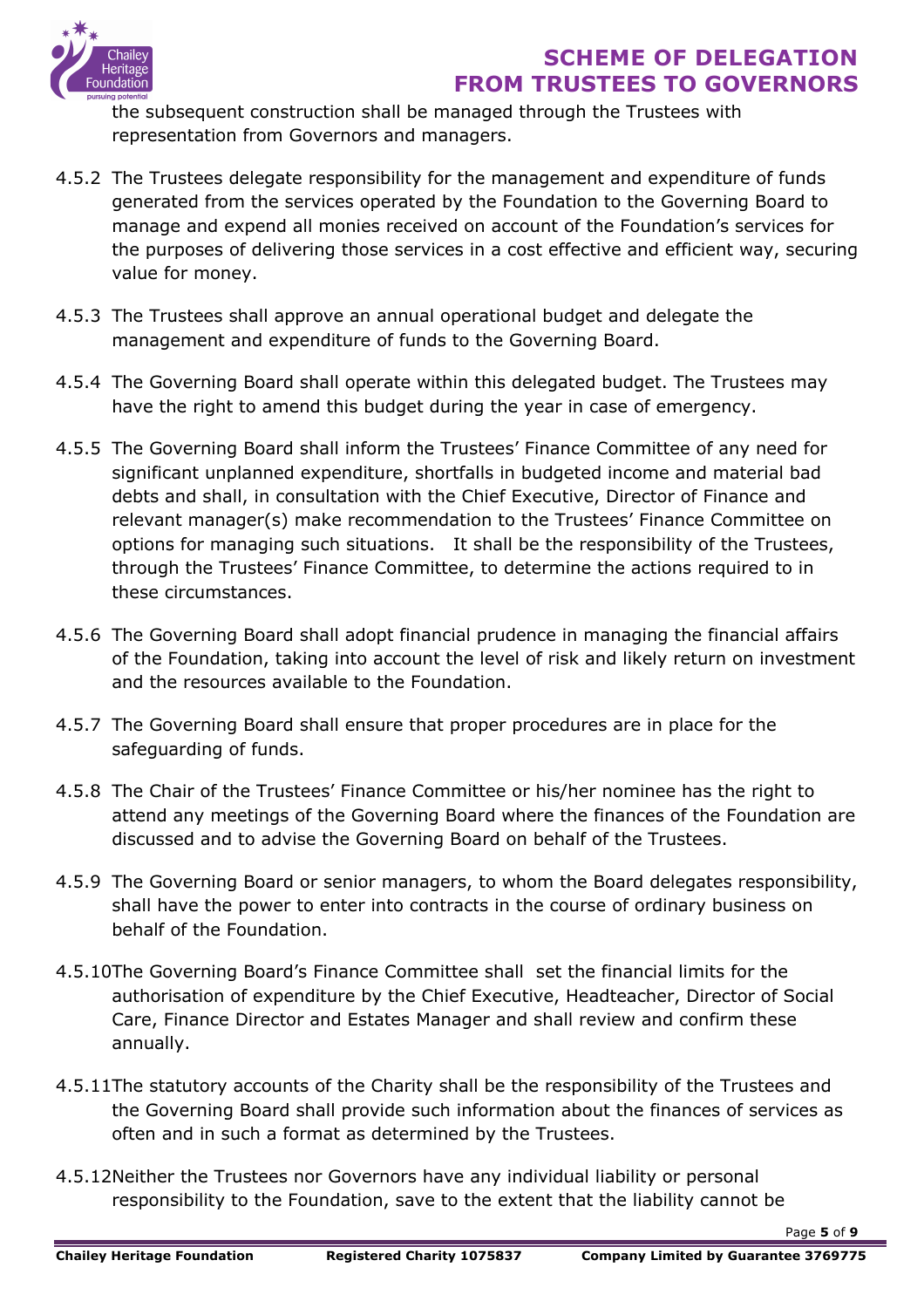

excluded by law.

### **4.6 Premises**

- 4.6.1 The Trustees are responsible for all the Charity's property buildings and land as well as all leases. The Trustees are responsible for any disposals or acquisitions of land or buildings.
- 4.6.2 The Trustees shall agree each year an allocation for capital expenditure. Strategic projects are authorised by the Trustees on an ad hoc basis.
- 4.6.3 Operational (day-to-day) maintenance is the responsibility of the Governing Board who shall have regard at all times to the safety of the users of the buildings and facilities and the legal responsibilities of the Trustees (and/or any others) as owners of such buildings and facilities. The Governing Board is responsible for ensuring that the buildings and facilities are maintained to a good standard, and shall ensure that an agreed and affordable 5 year planned maintenance programme is in place.
- 4.6.4 The Governors have responsibility for ensuring that buildings and services activities are properly insured. These arrangements made will be monitored through the Trustees' Finance Committee.

### **4.7 Staff**

- 4.7.1 The Charity is the employer and hence pay and remuneration including pension arrangements are the responsibility of the Trustees. However, the Governing Board shall advise the Trustees on pension matters including, inter alia, granting death in service payments.
- 4.7.2 The Trustees shall appoint the Chief Executive and other such other executive officers and senior managers whose posts are funded entirely or partly by the Trustees.
- 4.7.3 The Governing Board shall appoint all other executive officers of the charity including the Headteacher and Director of Social Care.
- 4.7.4 The Governing Board shall be responsible for the oversight for the appointment and management of all other staff. In exercising this responsibility, the Governing Board shall:
	- a. Comply with all relevant Foundation policies and any relevant employment or other statutory requirements;
	- b. Take account of any pay and remuneration arrangements set by the Trustees;
	- c. Have regard to the Charity's reputation and financial position;
	- d. Manage any claims and disputes with staff members having regard to any advice and recommendations given by the Trustees and the Executive Management Team.
- *4.7.5* The Governing Board shall ensure that performance management arrangements are in place for staff (except Chief Executive and Fundraising team), are implemented effectively and staff have appropriate opportunities for professional development.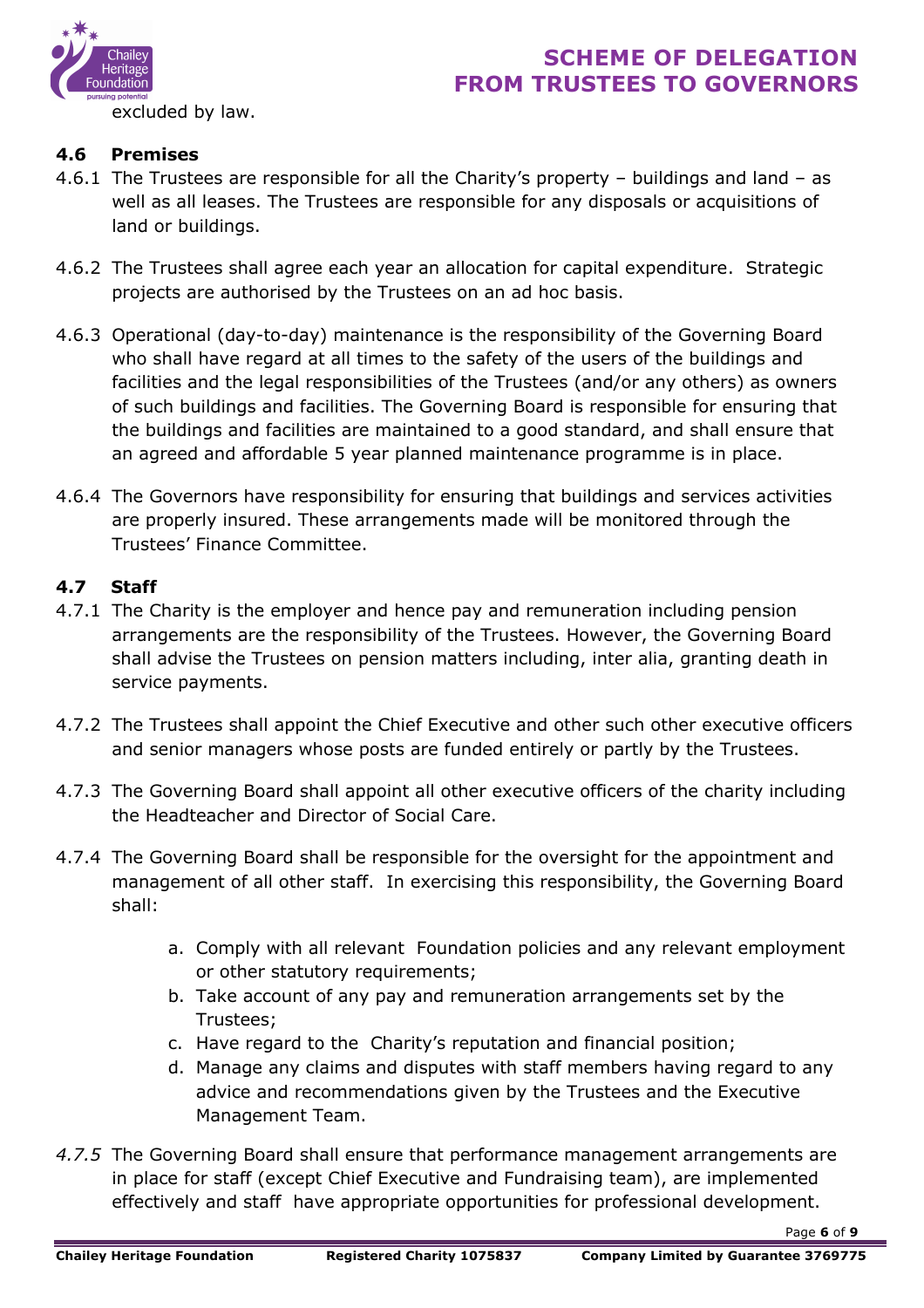

#### **4.8 Risk Identification and Management**

- 4.8.1 The Trustees are ultimately responsible for securing the future of the Charity. Trustees shall secure effective systems and processes for identifying and managing risk are in place and shall review their effectiveness annually reporting on this in the Annual Report and Accounts.
- 4.8.2 The Trustees will regularly review the significant strategic risks faced by the Foundation, and will articulate their appetite for risks and, where appropriate, will make directions to inform operational planning and delivery.
- 4.8.3 The Governing Board is responsible for identifying, evaluating and managing the risks associated with all activities for which they have delegated responsibility.
- 4.8.4 The Governing Board shall report at least annually to Trustees on risk management processes and their management of risks to allow Trustees to discharge their responsibilities in Para 4.8.1.

#### **4.9 Resources**

- 4.9.1 New Business Developments and New Activities
- 4.9.1.1 Proposals to generate business income proposed by the Governing Board must be approved by the Trustees. Such proposals must be undertaken in a manner consistent with any policy set by the Trustees.
- *4.9.1.2* In making any proposals, the Governing Board must have regard to the financial viability of the activity, its impact on the Foundation as whole and any threat to other sources of income or taxation.
- 4.9.1.3 Normally the Governing Board shall have oversight of the operation of all services provided by the Foundation. However, the Trustees may retain oversight of the operation of new businesses in an initial phase, taking responsibility for the finances of such new businesses until they deem it appropriate to hand over operational and financial responsibility to the Governing Board.

#### **4.10 Regulatory Matters**

4.10.1For the avoidance of doubt, although responsibility for the satisfaction and observance of all regulatory and legal matters shall be for the Trustees, the Governing Board shall do all such things as are necessary to ensure the Charity is meeting its legal obligations, having regard to any directions from the Trustees.

#### **4.11 Operational issues**

- 4.11.1The Governing Board shall comply with all obligations set out in the Articles of Government that concern their delegated powers and responsibilities.
- 4.11.2The Governing Board will adopt and comply with all policies of the Foundation communicated by the Trustees to the Governing Board from time to time.
- 4.11.3Both the Trustees and the Governing Board shall have a duty to act independently with integrity, objectivity and honesty in the best interests of the Foundation and shall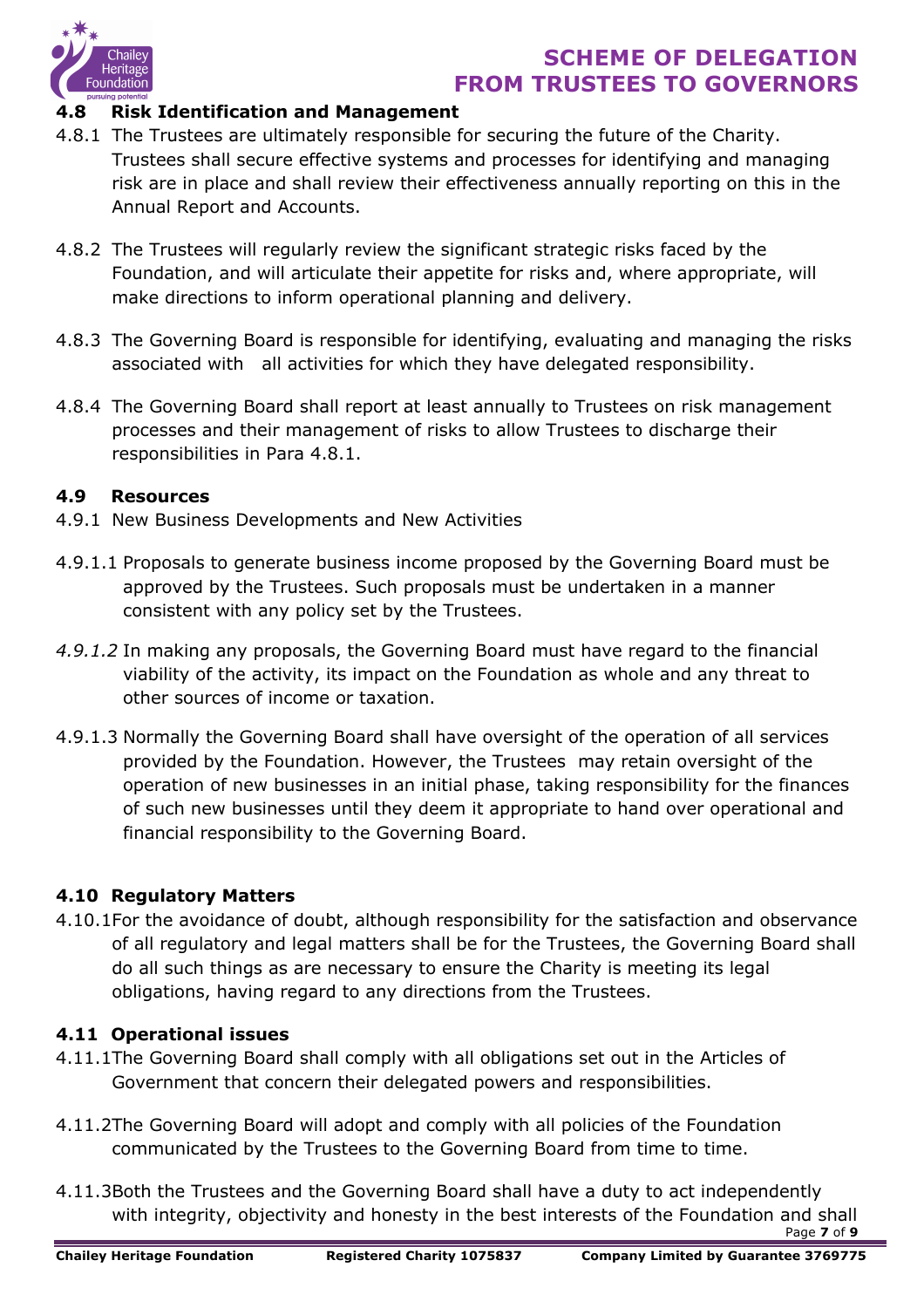

be open about decisions and be prepared to justify such decisions.

- 4.11.4The Governing Board is responsible for ensuring that the Foundation has all necessary operational policies and shall review its policies and practices on a regular basis having regard to any recommendations by the Trustees to ensure compliance with such regulations and legislation in place at the time relevant to operation of the Charity.
- 4.11.5At each Board meeting, Trustees shall receive reports from the Chair of Governors and the Chairs of the Governors' Committees.
- 4.11.6The Governing Board shall provide such data and information regarding the business and operation of the Foundation's services as the Trustees may from time to time require.
- 4.11.7The Governing Board shall work closely with and shall implement promptly any advice or recommendation made by the Trustees in the event of any intervention by any regulatory body. The Trustees expressly reserve the unfettered right to review or suspend or remove any power or responsibility conferred on the Governing Board under this Scheme of Delegation.
- **4.12 Powers and Responsibilities Delegated to Executive Officers and Senior Managers**
- 4.12.1Provided such a power has been delegated to the Governing Board, the Governing Board may further delegate to any person serving on the Governing Board, any holder of an executive office<sup>1</sup>, such of their power or functions as they consider desirable to be exercised by them. Any such delegation may be made subject to any conditions that the Trustees or Governing Board may impose and may be revoked or altered at any time.
- 4.12.2Where any power or function of the Governing Board is exercised by any Governors' committee, or any executive officer of the Foundation, that person or committee shall be accountable to the Governing Board for the execution of matters sub-delegated to them by the Governors. in respect of any material action taken or material decision made with respect to the exercise of that power or function at the meeting of the Governing Board or its relevant committee immediately following the material action taken or the material decision being made.

## **5 RESOLUTION OF DIFFERENCES AND DISPUTES**

### **5.1 Trustees and Governors**

5.1.1 In the unlikely event of a significant difference between the Trustees and the Governing Board, in the first instance the Chair of the Trustees shall meet with the Chair of the Governing Board to resolve their differences. If an agreed solution is not reached, either Chair may request a special meeting.

<sup>1</sup> *Chief Executive, Headteacher, Director of Social Care, Finance Director, Human Resources Director, Estates Manager or other such posts holders designated by the Trustees as executive officers*.